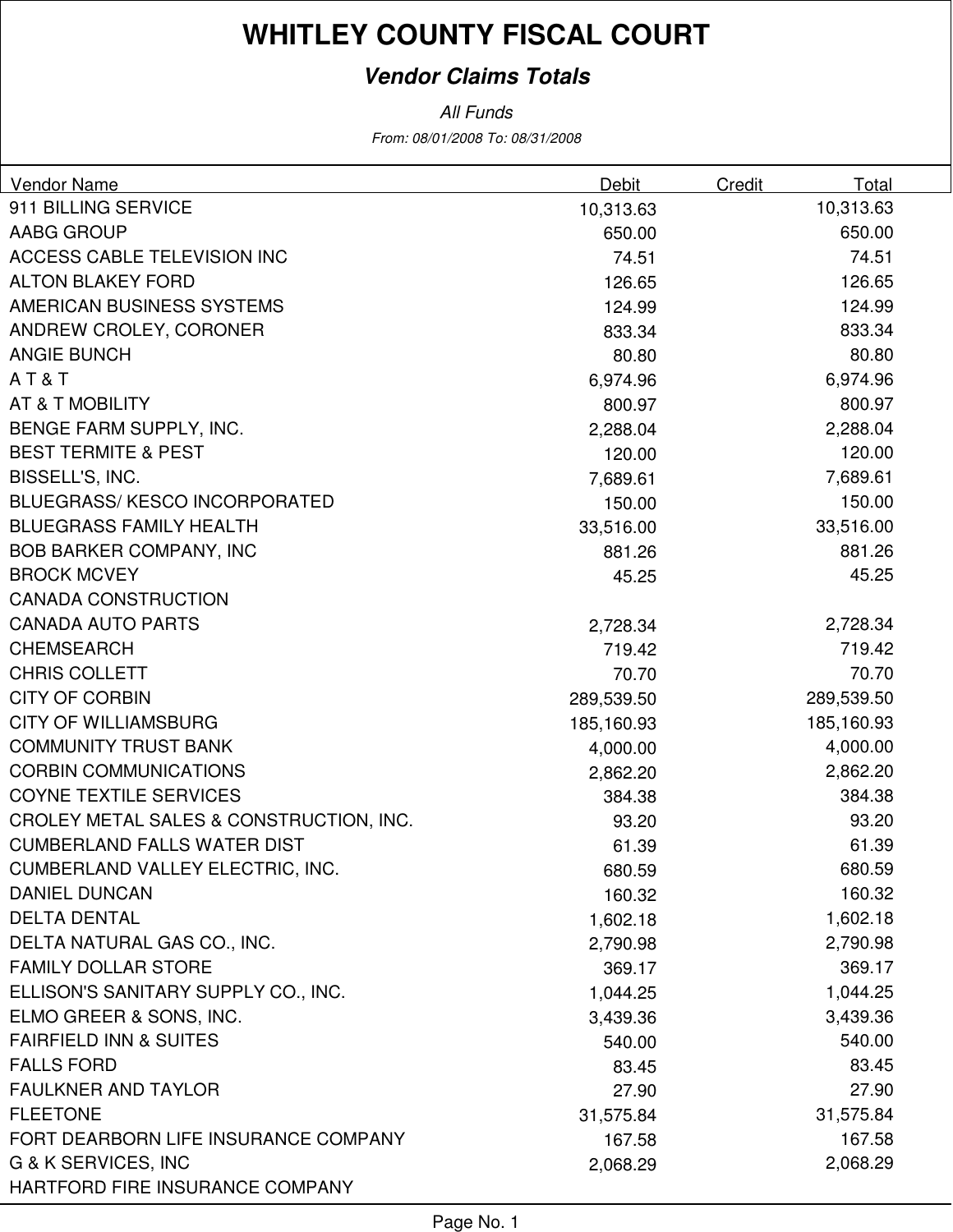### **Vendor Claims Totals**

From: 08/01/2008 To: 08/31/2008 All Funds

| Vendor Name                              | Debit     | Credit | Total     |
|------------------------------------------|-----------|--------|-----------|
| <b>HARTFORD LIFE &amp; ACCIDENT</b>      | 170.90    |        | 170.90    |
| <b>HARVEY'S CHEVRON</b>                  | 13.90     |        | 13.90     |
| <b>HEALTH PROFESSIONALS LLC</b>          | 9,730.22  |        | 9,730.22  |
| HINKLE CONTRACTING CORPORATION           | 9,738.91  |        | 9,738.91  |
| HINKLE PRINTING, INC.                    | 872.30    |        | 872.30    |
| <b>HOLSTON GASES</b>                     | 912.64    |        | 912.64    |
| <b>HYATT REGENCY</b>                     | 190.46    |        | 190.46    |
| <b>WILLIAMSBURG IGA</b>                  | 103.35    |        | 103.35    |
| <b>INGRAM TRUCK &amp; TRACTOR INC</b>    | 66.64     |        | 66.64     |
| INNOVATIVE COMMUNICATIONS, INC           | 119.99    |        | 119.99    |
| <b>INTERACT PUBLIC SAFETY SYSTEMS</b>    | 14,345.00 |        | 14,345.00 |
| INTERSTATE CONSTRUCTION PRODUCTS         | 348.00    |        | 348.00    |
| <b>IVAN CAPPS</b>                        | 400.00    |        | 400.00    |
| <b>JLG IDENTIFICATION SOLUTIONS, INC</b> | 59.50     |        | 59.50     |
| <b>JOE HILL ELECTRICAL</b>               | 130.00    |        | 130.00    |
| JOHNNY WHEELS OF WILLIAMSBURG, INC       | 239.60    |        | 239.60    |
| <b>JOSH BUNCH</b>                        | 513.99    |        | 513.99    |
| <b>JUDY BRIMM</b>                        | 97.97     |        | 97.97     |
| K A C O ALL LINES FUND                   | 40,000.00 |        | 40,000.00 |
| <b>KACO</b>                              | 1,100.00  |        | 1,100.00  |
| KACO WORKERS COMPENSATION FUND           | 35,700.00 |        | 35,700.00 |
| KAY SCHWARTZ, COUNTY CLERK               | 15.00     |        | 15.00     |
| <b>KCJEA</b>                             | 800.00    |        | 800.00    |
| KELLWELL FOOD MANAGEMENT                 | 21,403.68 |        | 21,403.68 |
| <b>KEN TEN ADVERTISING</b>               | 2,140.30  |        | 2,140.30  |
| KU                                       | 8,803.30  |        | 8,803.30  |
| <b>KIMBELL MIDWEST</b>                   | 409.56    |        | 409.56    |
| KNOX-WHITLEY ANIMAL SHELTER, INC.        | 7,500.00  |        | 7,500.00  |
| <b>KOLA</b>                              | 555.00    |        | 555.00    |
| <b>KY OUTDOORSMAN</b>                    | 353.49    |        | 353.49    |
| KENTUCKY RETIREMENT SYSTEM               | 291.06    |        | 291.06    |
| <b>KENTUCKY STATE TREASURER</b>          | 4,664.00  |        | 4,664.00  |
| <b>LAUREL TERMITE CONTROL</b>            | 80.00     |        | 80.00     |
| <b>LENA MILES</b>                        | 91.91     |        | 91.91     |
| LAWRENCE HODGE, SHERIFF                  | 67,030.25 |        | 67,030.25 |
| <b>LONDON FARM SERVICE</b>               | 360.23    |        | 360.23    |
| <b>LONDON RADIO SERVICE</b>              | 626.75    |        | 626.75    |
| <b>LYTTLE'S TELEPHONE</b>                | 150.00    |        | 150.00    |
| <b>METEORLOGIX</b>                       | 2,208.00  |        | 2,208.00  |
| <b>MIKE SILER</b>                        | 400.00    |        | 400.00    |
| MOUNTAIN VALLEY INSURANCE                | 7,313.33  |        | 7,313.33  |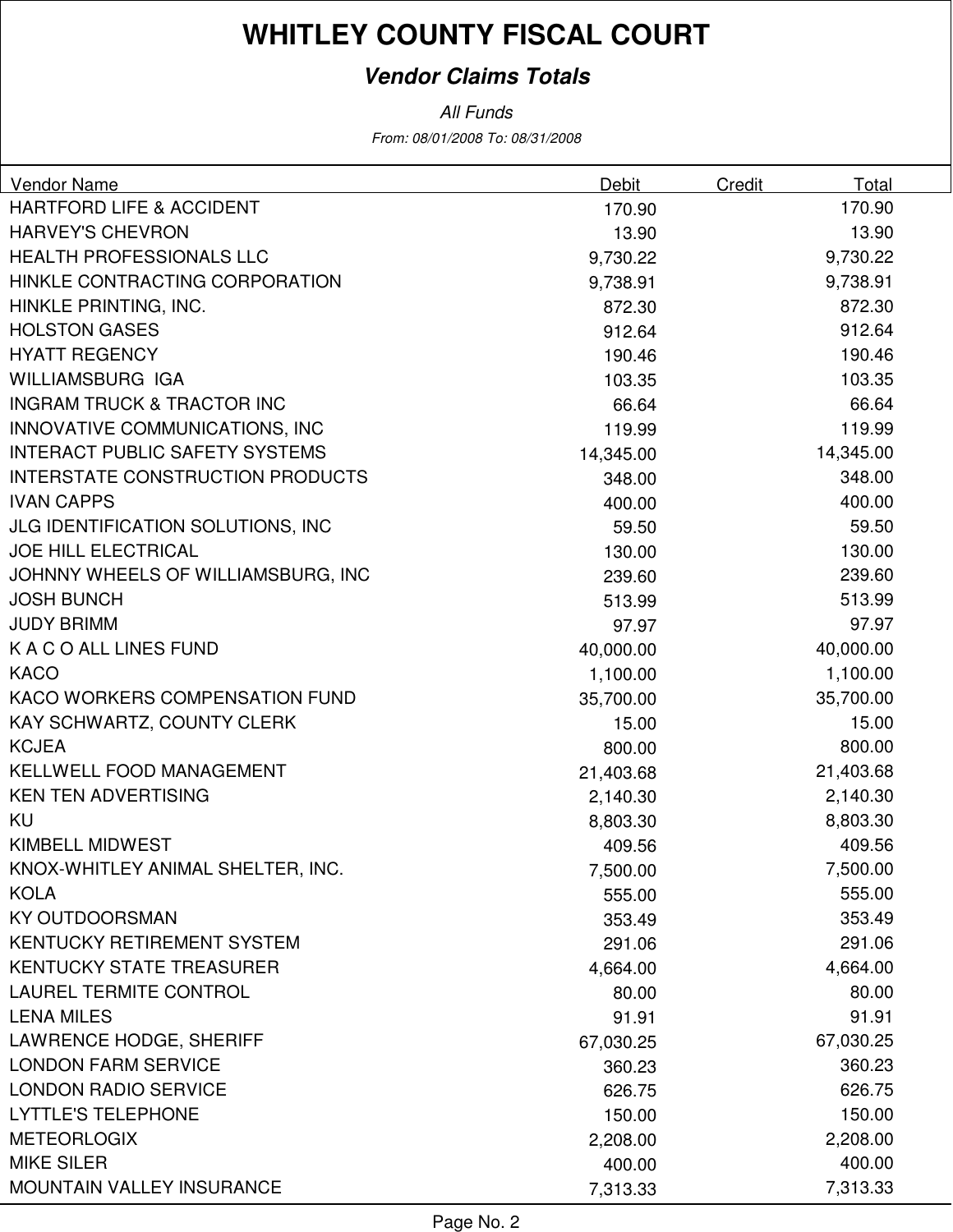### **Vendor Claims Totals**

From: 08/01/2008 To: 08/31/2008 All Funds

| Vendor Name                              | Debit      | Credit | Total      |
|------------------------------------------|------------|--------|------------|
| <b>NAPA</b>                              | 150.09     |        | 150.09     |
| <b>NEWS JOURNAL</b>                      | 51.00      |        | 51.00      |
| <b>NOBLE MEDICAL, INC</b>                | 183.95     |        | 183.95     |
| <b>OSCAR DAVENPORT</b>                   | 388.63     |        | 388.63     |
| <b>OWENS AUTO PARTS</b>                  | 662.31     |        | 662.31     |
| PATTON CHESTNUT BINDER, INC.             | 1,791.00   |        | 1,791.00   |
| PHIL BRENNENSTUHL                        | 159.92     |        | 159.92     |
| POFF CARTING SERVICE                     | 323.74     |        | 323.74     |
| PREFERRED LAB SERVICE                    | 945.00     |        | 945.00     |
| PREWITT FARM SUPPLY                      | 103.40     |        | 103.40     |
| PROFFESSIONAL VEHICLE CORP               | 76.80      |        | 76.80      |
| <b>QUALITY CARE AUTO SERVICE</b>         | 3,110.06   |        | 3,110.06   |
| <b>QUILL CORPORATION</b>                 | 1,457.74   |        | 1,457.74   |
| <b>RADIO SHACK</b>                       | 905.14     |        | 905.14     |
| REM COMPANY, INC.                        | 503.89     |        | 503.89     |
| RONNIE MOSES, P V A                      | 12,600.00  |        | 12,600.00  |
| <b>ROYAL CHEMICAL</b>                    | 1,268.42   |        | 1,268.42   |
| <b>J.A. SEXAUER</b>                      | 444.60     |        | 444.60     |
| <b>SGT JOES</b>                          | 2,021.60   |        | 2,021.60   |
| SOUTHEASTERN EMERGENCY EQUIP.            | 665.20     |        | 665.20     |
| SOUTHEASTERN KY MAINTENANCE              | 226.00     |        | 226.00     |
| SOUTH EASTERN JANITORIAL SUPPLY          | 759.60     |        | 759.60     |
| SOUTHERN REBINDING, INC.                 | 150.04     |        | 150.04     |
| STERICYCLE, INC.                         | 407.42     |        | 407.42     |
| TANYA COLEMAN, STO KYEM                  | 130.00     |        | 130.00     |
| <b>TEK SUPPLY</b>                        | 1,655.28   |        | 1,655.28   |
| THE BANK OF NEW YORK                     | 172.28     |        | 172.28     |
| THE HOSE HOUSE, INC.                     | 398.96     |        | 398.96     |
| THE SIGN PLACE                           | 330.00     |        | 330.00     |
| <b>TIM SHELLEY</b>                       | 1,204.00   |        | 1,204.00   |
| TRI-ANIM HEALTH SERVICES, INC.           | 3,874.26   |        | 3,874.26   |
| 2 GETON NET, INC.                        | 1,157.17   |        | 1,157.17   |
| <b>TWO-WAY RADIO</b>                     | 585.20     |        | 585.20     |
| UNDERWRITERS SAFETY & CLAIMS             | 1,000.00   |        | 1,000.00   |
| <b>U.S. POSTMASTER</b>                   | 422.00     |        | 422.00     |
| WHITLEY CO FISCAL COURT PAYROLL, REV.A/C | 227,178.98 |        | 227,178.98 |
| W D BRYANT & SONS INC.                   | 5,292.09   |        | 5,292.09   |
| WHITLEY COUNTY BOARD OF ED.              | 1,500.00   |        | 1,500.00   |
| <b>WILLA POWERS</b>                      | 192.04     |        | 192.04     |
| WILL JONES HEATING & COOLING             | 383.41     |        | 383.41     |
| WILSON'S AUTO REPAIR AND TOWING          | 185.00     |        | 185.00     |